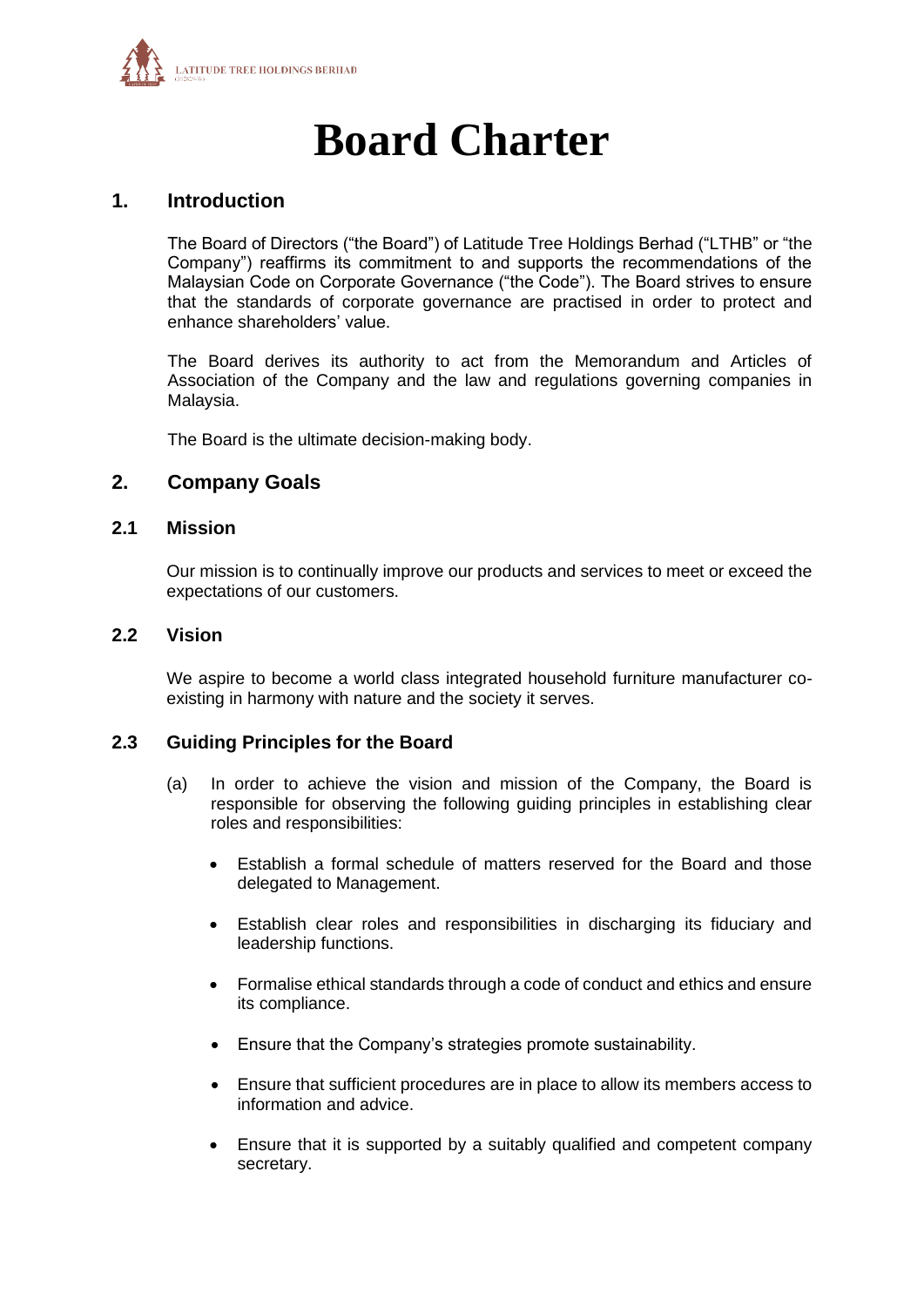

- Formalise, periodically review and make public its Board Charter.
- (b) The capital and resources of the Company will be allocated to those assets and activities which will enable LTHB to achieve the Company Goals in a manner best serving the interests of the shareholders as a whole.

# **3. Roles and Responsibilities of the Board**

- 3.1 The Board is charged with leading and managing the Company in an effective and responsible manner. Each Director has a legal duty to act in the best interest of the Company. The Directors, collectively and individually, are aware of their responsibilities to the shareholders and stakeholders for the manner in which the affairs of the Company are managed.
- 3.2 The Board has the following principal responsibilities, which facilitate the discharge of the Board's stewardship in the pursuit of the best interests of the Company:
	- reviewing and adopting the business plan and overall strategic directions for the Company including establishing Company Goals and ensuring that the strategies are in place to achieve them;
	- establishing policies for strengthening the performance of the Company including ensuring that the Management is proactively seeking to build the business through innovation, initiative, technology, new products and the development of its business capital;
	- overseeing the conduct of the Company's business to evaluate whether the business is being properly managed;
	- identifying principal risks and ensuring the implementation of appropriate systems to manage these risks;
	- succession planning, including appointing, training, fixing the remuneration of and where appropriate, replacing senior management members of the Group;
	- developing and implementing an investor relations programme or shareholders communications policy for the Company;
	- reviewing the adequacy and integrity of the Company's internal control systems and management information systems, including systems for compliance with applicable laws, regulations, rules, directives and guidelines;
	- deciding on necessary steps to protect the Company's financial position and the ability to meet its debts and other obligations when they fall due, and ensuring that such steps are taken;
	- ensuring that the Company's financial statements are true and fair and conform to any applicable laws and/or regulations; and
	- ensuring that the Company has appropriate corporate governance structures in place including standards of ethical behaviour, and promoting a culture of corporate responsibility.
- 3.3 In the normal course of events, the day-to-day management of the Company will be in the hands of the Management and under the stewardship of the Managing Director.
- 3.4 Any member of the Board may request for independent professional advice in the discharge of his/her fiduciary duties by forwarding a request to the executive director of the Company who will then direct the same to an external service provider. The expenses incurred in this connection shall be borne by the Company.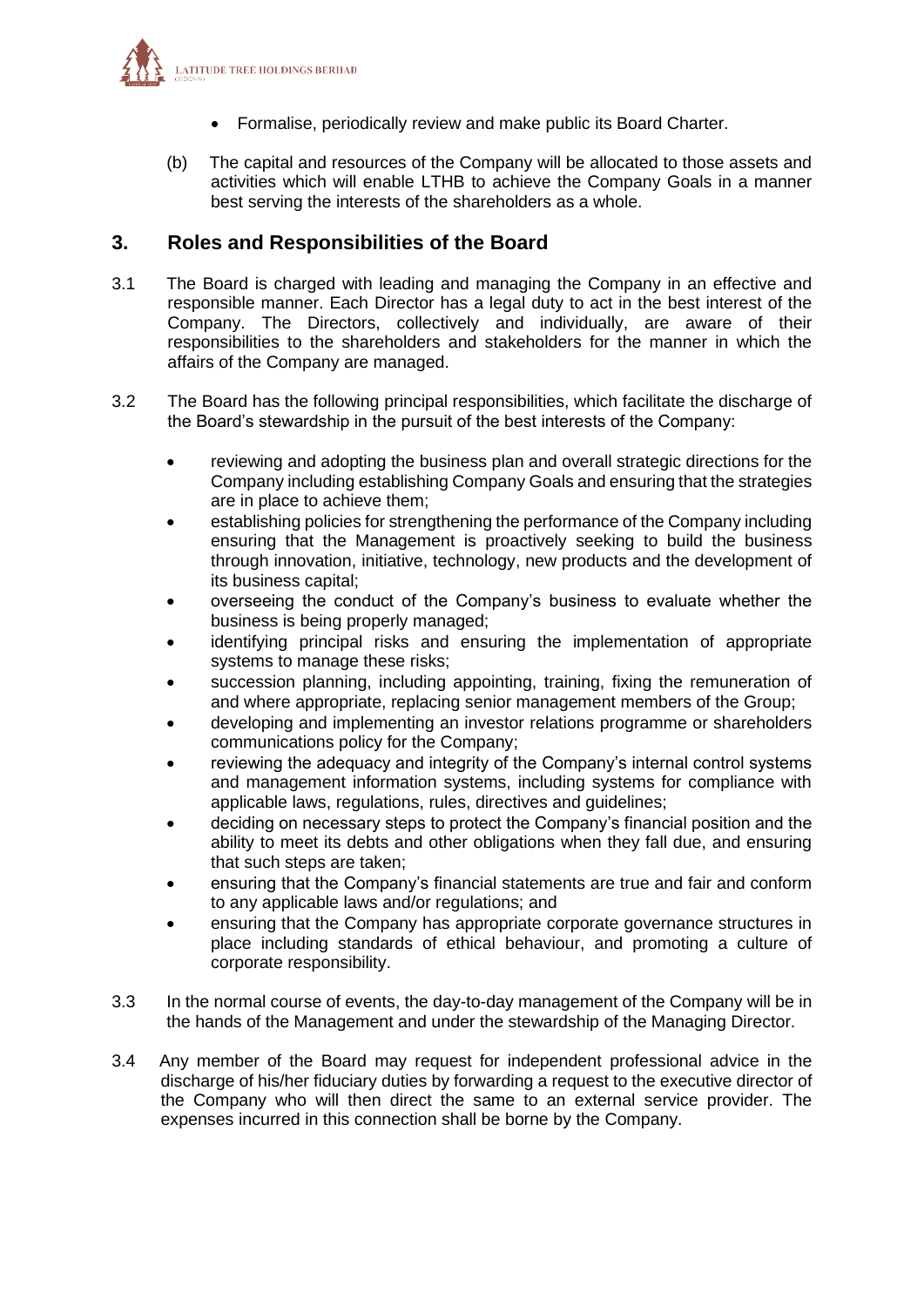

# **4. The Board**

# **4.1 Chairman of the Board**

- 4.1.1 The Board will appoint a Chairman from amongst the Non-Executive Directors.
- 4.1.2 The Chairman is responsible for:
	- (a) leadership of the Board;
	- (b) overseeing the effective discharge of the Board's supervisory role;
	- (c) facilitating the effective contribution of all directors;
	- (d) conducting the Board's meetings;
	- (e) briefing all the directors in relation to issues arising at meetings;
	- (f) scheduling regular and effective evaluations of the Board's performance;
	- (g) promoting constructive and respectful relations between Board members and between the Board and the Management;
	- (h) representing the Board to shareholders;
	- (i) ensuring the integrity and effectiveness of the governance process of the Board; and
	- (j) maintaining regular dialogue with the Board over all operational matters and consulting with the Board promptly over any matter that gives him or her cause for concern.
- 4.1.3 The Chairman will act as facilitator at meetings of the Board to ensure that no Director, whether executive or non-executive, dominates discussions during board proceedings.

#### **4.2 Managing Director**

- 4.2.1 The Managing Director is the conduit between the Board and the Management in ensuring the effectiveness of the Company's governance and management functions.
- 4.2.2 The Managing Director is responsible for the day-to-day management of the Company with all powers and discretion vested in him/her, from time to time, by the Board.
- 4.2.3 The Managing Director is responsible for:
	- (a) strategic business direction, plans and policies of the Company;
	- (b) the efficient and effective operation of the Company;
	- (c) day-to-day management of the Company with all powers, discretions and delegations authorised, from time to time, by the Board; and
	- (d) bringing material matters to the attention of the Board in an accurate and timely manner.

#### **4.3 Board Committees**

- 4.3.1 To assist the Board in carrying out its duties and responsibilities, the Board has established the following Committees of the Board, each with clearly defined Terms of Reference ("TOR") in order to enhance corporate efficiency and effectiveness:
	- (a) Audit Committee;
	- (b) Nomination Committee; and
	- (c) Remuneration Committee.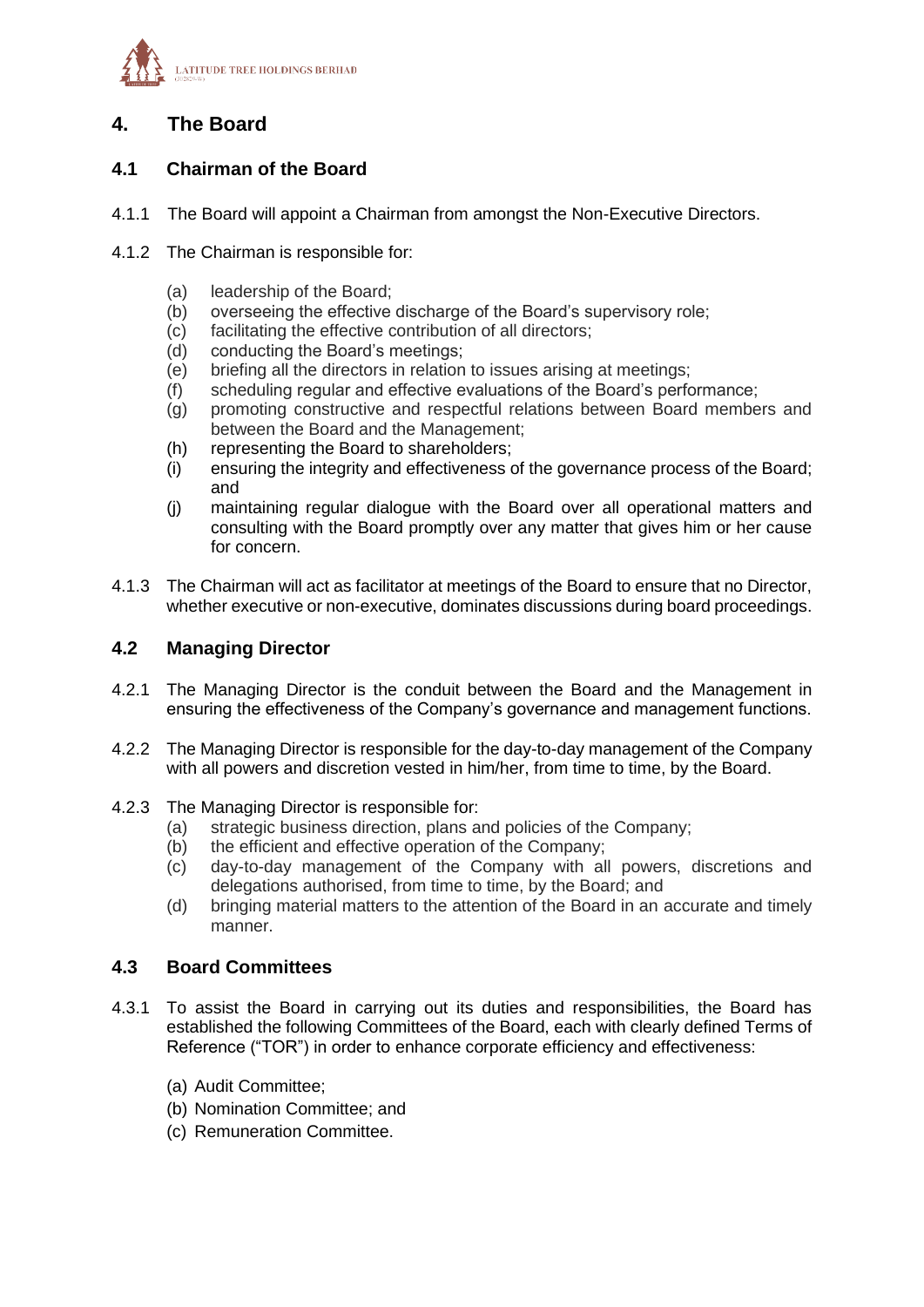

- 4.3.2 These Board Committees undertake in-depth deliberation of the issues at hand before tabling recommendations thereon to the Board.
- 4.3.3 Each Committee has an obligation to report on its meetings to the Board, and minutes of all Committee Meetings shall be made available to all Directors.
- 4.3.4 The Management and third parties are co-opted to the Committees as and when required.
- 4.3.5 The Board may also delegate specific functions to ad hoc committees as and when required.

#### **4.4 Board Composition**

- 4.4.1 The number of Directors shall not be less than three (3) and (unless otherwise determine by the Company in general meeting) shall not be more than eight (8) as set out in the Company's Articles and Association.
- 4.4.2 Unless otherwise determined by the Company in the general meeting, at least two (2) directors or one-third (1/3) of the Board, whichever is the higher, shall comprise Independent Directors as required in the Main Market Listing Requirements of Bursa Malaysia Securities Berhad ("Bursa Securities").
- 4.4.3 The Board shall consist of individuals with diverse backgrounds who are equipped with sufficient professional and technical knowledge, to effectively represent the interests of shareholders in setting the Company's strategy and ensuring its implementation.
- 4.4.4 In order to qualify for Board membership, directors must have the ability to make sensible business decisions and recommendations, an entrepreneurial approach, experience in a variety of industry sectors, the ability to see the bigger picture, the ability to raise constructive queries, high ethical standards, sound practical sense, and commitment to furthering the interests of shareholders and the achievement of the Company Goals.
- 4.4.5 Non-Executive Directors will be expected to meaningfully contribute to the Board's deliberations. The Non-Executive Directors will be independent of the Management and free from any business or other relationship which could materially interfere with the exercise of their independent judgment.
- 4.4.6 Executive Directors will be engaged under service contracts. Upon the expiry of his or her tenure as stipulated in the service contract, the Board may also, with the recommendation of the Nomination Committee and if considered appropriate, appoint him or her as a Non-Executive Director until the conclusion of the next AGM, whereby he or she shall be eligible to offer himself or herself for re-election.
- 4.4.7 In the event of an Executive Director's service contract with the Company is terminated for any reason whatsoever, the Director is expected to resign from the Board.

#### **4.5 Nomination and Appointment**

4.5.1 The Company's Memorandum and Articles of Association governs the regulations and proceedings of the Board. The Board, together with the Nomination Committee, determine the size and composition of the Board subject to the terms of the Company's Memorandum and Articles of Association.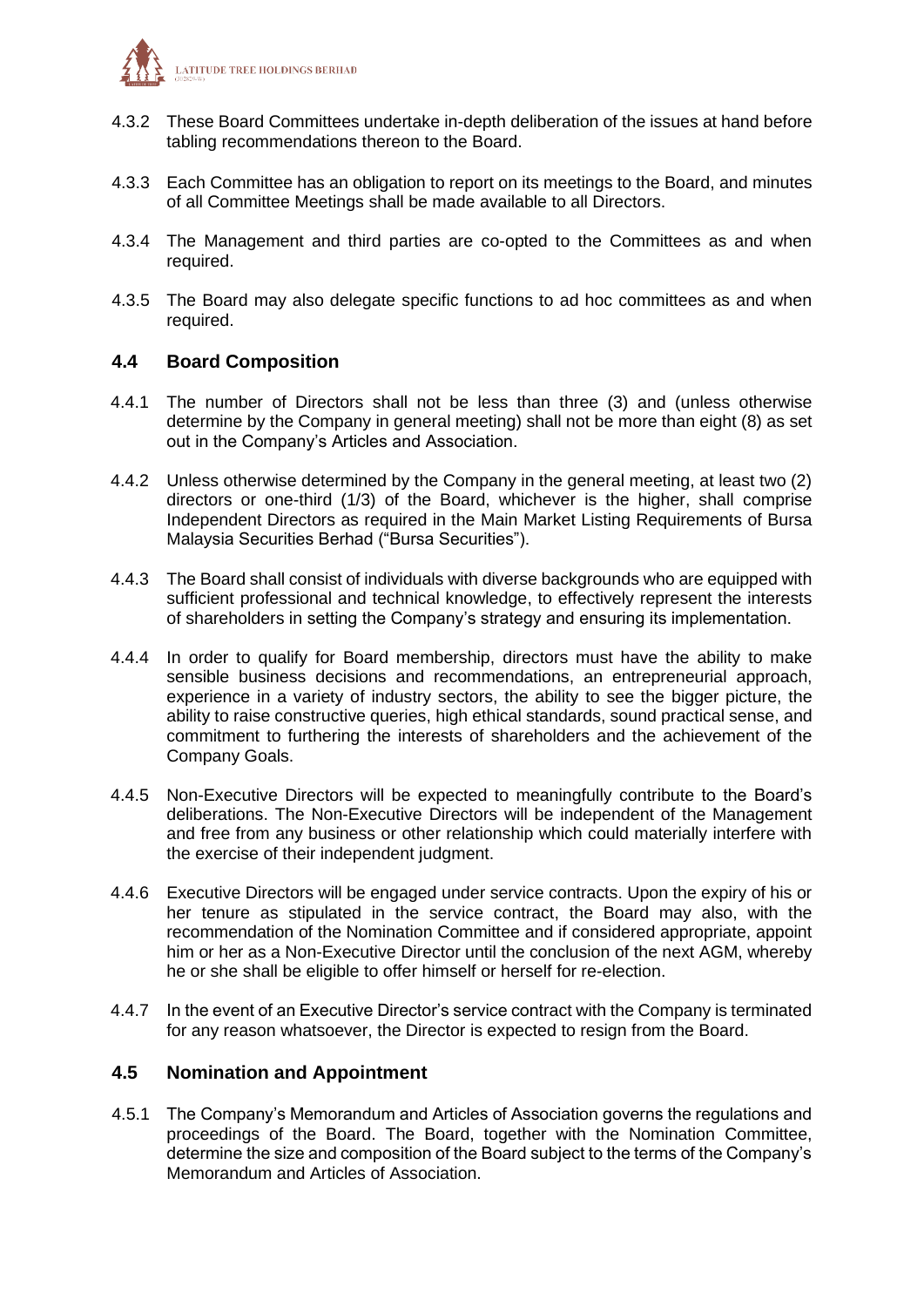

- 4.5.2 The appointment of a new Director is a matter for consideration and decision by the full Board upon appropriate recommendation from the Nomination Committee.
- 4.5.3 On the appointment of new Director, the new Director is required to commit sufficient time to attend to the Company's matters before accepting his appointment to the Board.
- 4.5.4 Directors are required to notify the Chairman before accepting any new Directorship and to indicate the time expected to be spent on the new appointment. The directorships held by any Board member at any one time, shall not exceed five (5) in listed companies.

#### **4.6 Re-election and Re-appointment of Directors**

- 4.6.1 All Directors are subject to retirement by rotation.
- 4.6.2 In accordance with the Company's Articles of Association, one-third (1/3) of the Directors (including a Managing Director) or if their number is not a multiple of three, then the number nearest to one-third, are required to retire from office at the annual general meeting in every subsequent year. The retiring Director may offer himself or herself for re-election.
- 4.6.3 Directors appointed to fill a casual vacancy or as an addition to the Board shall hold office only until the next annual general meeting of the Company. He or she shall then be eligible for re-election but shall not be taken into account in determining the Directors who are to retire by rotation at that meeting.
- 4.6.4 Directors shall retire from office at least once every three (3) years, but shall be eligible for re-election.

#### **4.7 Tenure of Independent Director**

- 4.7.1 A director will be considered independent if he or she is free from any business or other relationship that could materially interfere with, or could reasonably be perceived to materially interfere with, the exercise of his or her independent judgment.
- 4.7.2 The tenure of an Independent Director shall not exceed a cumulative term of nine (9) years. However, upon completion of the nine (9) years, the Independent Director may continue to serve on Board subject to his or her re-designation as Non-Independent Director.
- 4.7.3 In the event the Director was to remain designated as an Independent Director, the Board shall first justify this position and obtain shareholders' approval.
- 4.7.4 The Board shall undertake an assessment of its independent directors annually, looking beyond the independent director's background, economic and family relationships and considering whether the independent director can continue to bring independent and objective judgement to board deliberations.

#### **4.8 Shareholdings of Board Members in the Company**

4.8.1 Board members may hold shares in the Company. Any transactions involving the shares of the Company, be it buying, selling or transfer to third party, shall require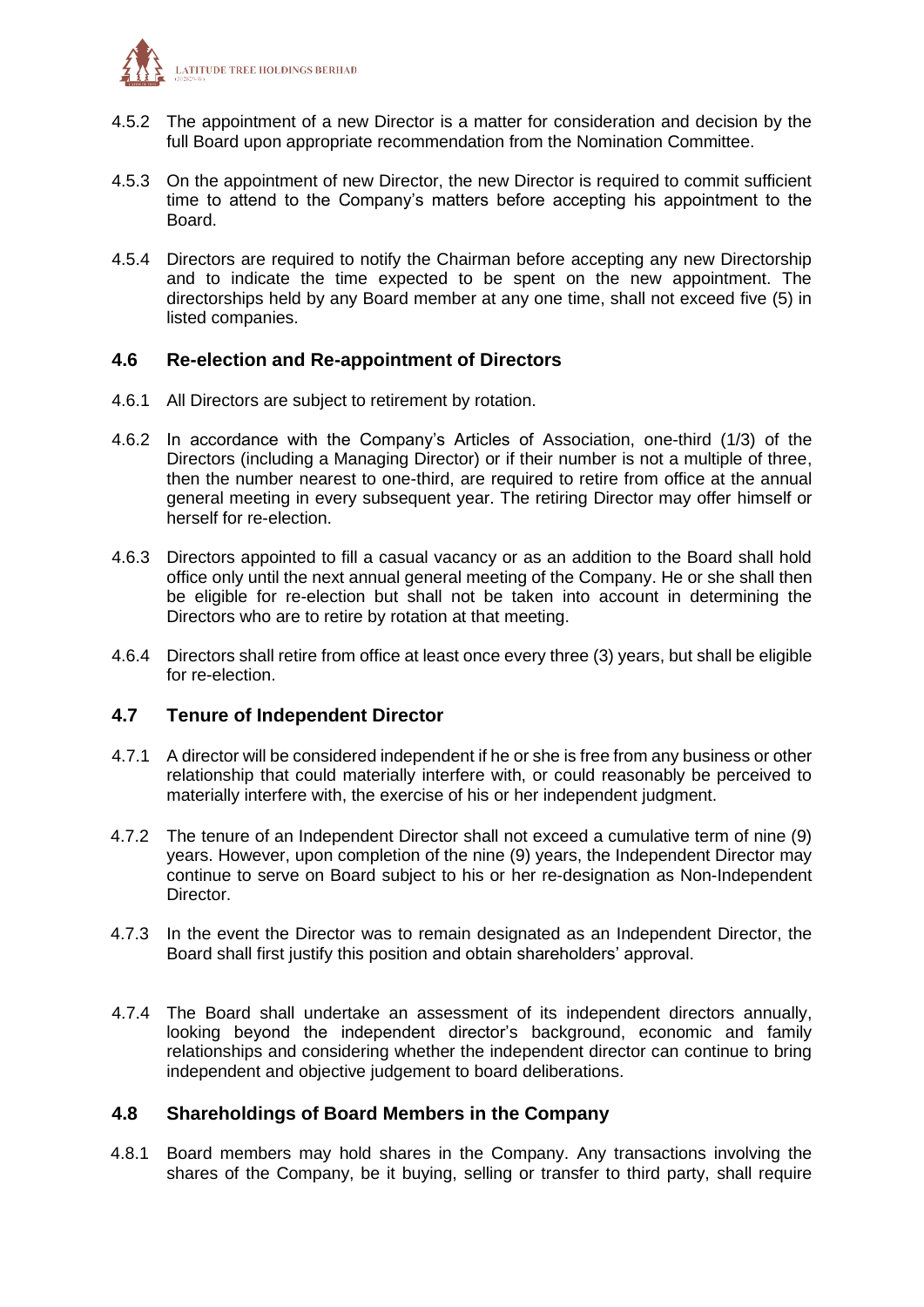

Board members to strictly observe the disclosure requirements and/or provisions under the Companies Act 2016, Main Market Listing Requirements of Bursa Securities and all other relevant legislative and regulatory requirements.

4.8.2 A list of the Directors' Dealings for the applicable financial period shall be tabled by the Company Secretary at every quarterly Board Meetings of the Company whereupon the Board members are obliged to verify/confirm their prevailing shareholdings and movement of shareholdings.

#### **4.9 Provision of Business or Professional Services by Directors**

- 4.9.1 Directors shall not provide business or professional services of an ongoing nature to the Company.
- 4.9.2 Notwithstanding the provision of paragraph 4.9.1, the Company is at liberty to:
	- engage the services of any Director having special expertise in the particular field for the purpose of a special assignment; or
	- engage the services of a party related to a Directors of an organisation;

so long as the terms of engagement are competitive, clearly recorded and all legal requirements for disclosure of the engagement are properly observed.

#### **4.10 Board Appointments in Other Companies**

- 4.10.1 Directors are expected to devote sufficient time and attention to the affairs of the Company. Any Director is, while holding office, at liberty to accept other Board appointment(s) in other companies so long as the appointment is not in conflict with the Company's business and does not affect the discharge of his or her duty as a Director of the Company.
- 4.10.2 The Board shall set out expectations on time commitment for its members and protocols for accepting new directorships. In this instance, Board members are expected to achieve at least 50% attendance of total Board Meetings in any applicable financial year, with appropriate leave of absence duly communicated to the Chairman of the Board and/or Company Secretary, where applicable.
- 4.10.3 Prior the acceptance of new Board appointment(s) in other companies, the Directors shall notify the Chairman of the Board and/or the Company Secretary in writing. The said notification shall include an indication of time that will be spent on the new appointment.

#### **4.11 Code of Conduct and Ethics**

4.11.1 The LTHB Code of Conduct and Ethics is to be observed by all directors when they represent LTHB.

#### **4.12 Directors' Training and Continuing Education Programmes**

4.12.1 Directors constantly participate in relevant training, education programmes and events in order to keep themselves abreast of the latest economic,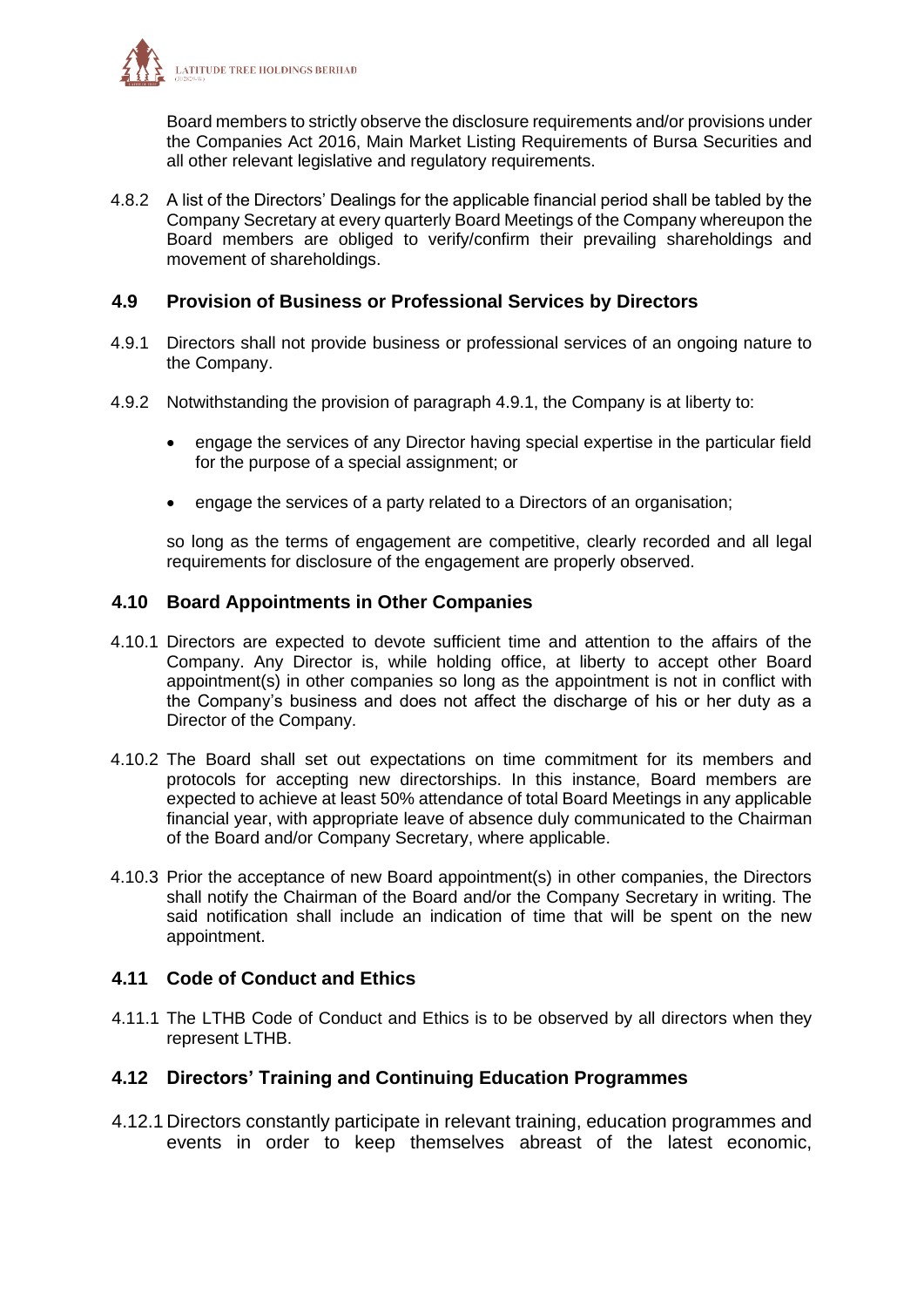

technological and industry-related developments with a view to continuing to discharge their duties and responsibilities effectively.

# **5. Process and Procedure for Board Meetings**

#### **5.1 Meetings**

- 5.1.1 The Board holds at least four (4) regular meetings per year. Additional meetings may be scheduled if necessary to discuss and resolve issues on urgent basis. Meetings are called with a sufficient notice period. Participation via telephone is permitted. Directors are expected to attend all Board meetings and meetings of committees of the Board on which they serve. Board members are also expected to spend the time needed to discharge their responsibilities appropriately.
- 5.1.2 Unless varied by the terms of reference, meetings and proceedings of the Board will be governed by the Company's Articles of Association.
- 5.1.3 The Board may invite external parties such as auditors (both internal and/or external auditors), solicitors or consultants as and when the need arises. Such invited parties may attend part or all of the board meetings at the discretion of the Board.
- 5.1.4 The conduct of Directors will be consistent with their duties and responsibilities to the Company and, indirectly, to shareholders. The Board will be disciplined in carrying out its role, with the emphasis on strategic issues and policy. Directors will always act within any limitations imposed by the Board on its activities.
- 5.1.5 Board discussions will be open and constructive, recognizing that genuinely held differences of opinion could bring greater clarity and lead to better decisions. The Chairman will, nevertheless, seek consensus within the Board but may, where considered necessary, call for a vote. All discussions and their records will remain confidential unless there is a specific direction form the Board to the contrary, or disclosure is required by law. Subject to legal or regulatory requirements, the Board will decide the manner and timing of the publication of its decisions.
- 5.1.6 Executive Directors will attend Board meetings to discharge their Board responsibilities. At Board meetings, the Board's responsibilities supersede all executive responsibilities.
- 5.1.7 The Board has sole authority over its agenda and exercises this through the Chairman of the Board. Any Director may, through the Chairman, request the addition of an item to the agenda.
- 5.1.8 Directors are entitled to have access to all relevant company information and to the Management at all reasonable times.

#### **5.2 Notice of Meeting, Agenda and Board Papers**

5.2.1 The Company Secretary prepares the notice of meeting and the agenda for each meeting. The Company generally adopts the Company's Articles of Association for disseminating notice of meeting and the agenda. The appropriate preparatory Board papers are sent to the Board members in advance to allow time for adequate meeting preparation.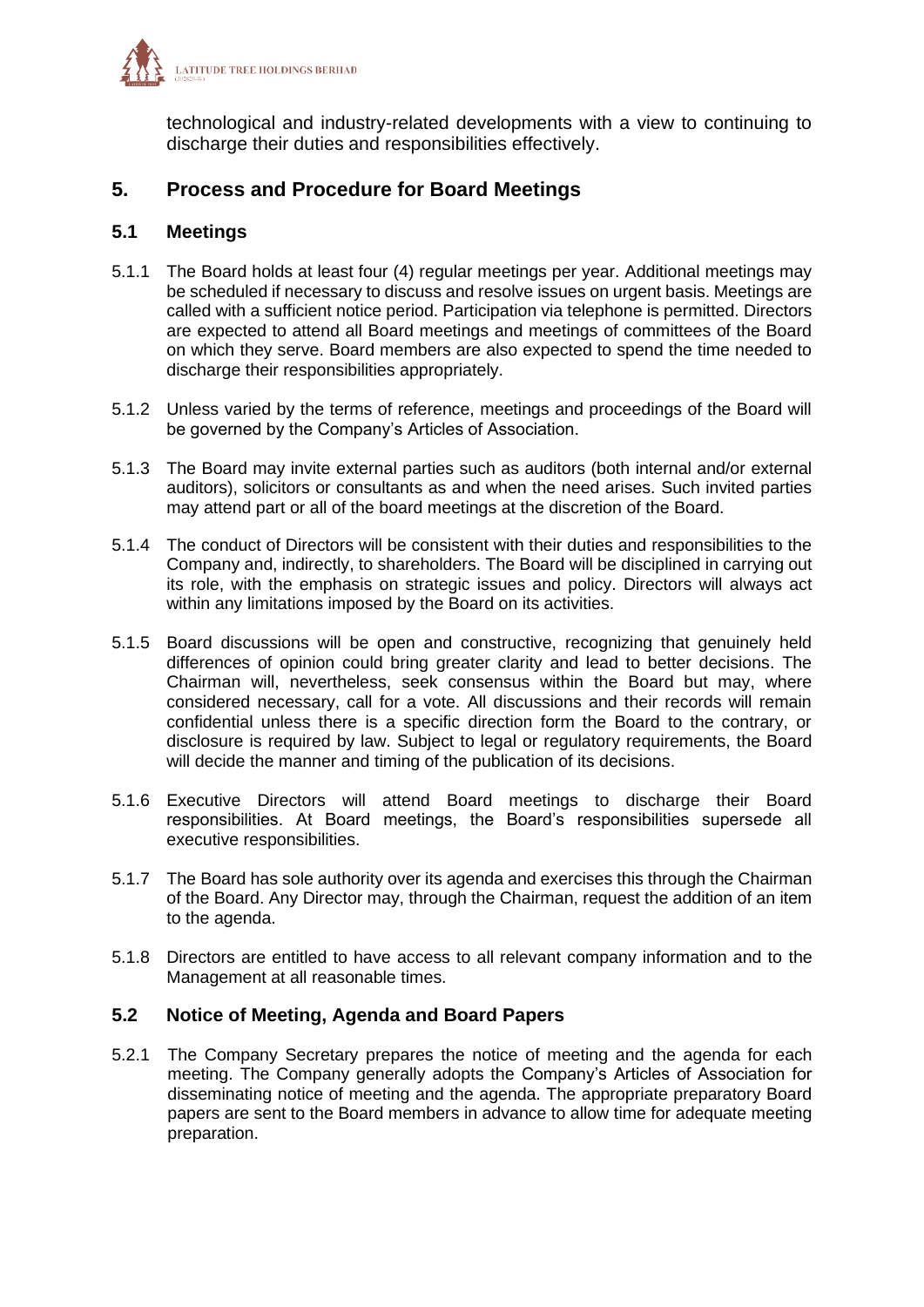

5.2.2 Minutes of all Board meetings are properly recorded in substantial detail and length, including issues discussed in arriving at decisions. The minutes shall be circulated in a timely manner and shall be reviewed and approved by the members of the Board.

# **5.3 The Company Secretary**

- 5.3.1 The appointment and removal of the Company Secretary shall be a matter of the Board as a whole.
- 5.3.2 The Company Secretary is responsible for ensuring that Board procedures are followed, that the applicable rules and regulations for the conduct of the affairs of the Board are complied with and for all matters associated with the maintenance of the Board or otherwise required for its efficient operation.
- 5.3.3 All Directors, particularly the Chairman, have access to the advice and services of the Company Secretary for the purposes of the Board's affairs and the business of the Company.

# **6. Directors' Remuneration**

- 6.1.1 The Remuneration Committee recommends the remuneration package for the Executive Directors to the Board for approval. The Executive Directors abstain from deliberation and voting on decisions in respect of their own remuneration**.**
- 6.1.2 Directors are paid yearly fees that are determined by the Board and approved at the AGM. Attendance allowances are also paid to the Non-Executive Directors for each Board or committee meeting they attend.

#### **7. Relationship with Management**

- 7.1.1 All Directors are provided with the necessary information relating to the business, operations and financial matters of the Company.
- 7.1.2 The Board will link the Company's governance and management functions through the Chairman with the Managing Director. All Board authority conferred on Management is delegated through the Managing Director so that the authority and accountability of Management is considered to be the authority and accountability of the Managing Director so far as the Board is concerned.
- 7.1.3 All Directors have full and unrestricted access to the Management within the Company and are entitled to the advice and services of the Company Secretary. Further, Directors may obtain independent professional advice relating to the affairs of the Company where necessary at the Company's expense, in order for them to discharge their responsibilities.

# **8. Board and Member Assessment**

8.1.1 The Nomination Committee is given the responsibility to annually review the activities and effectiveness of the Board and the Board Members. The Chairman of the Nomination Committee oversees the overall evaluation process.